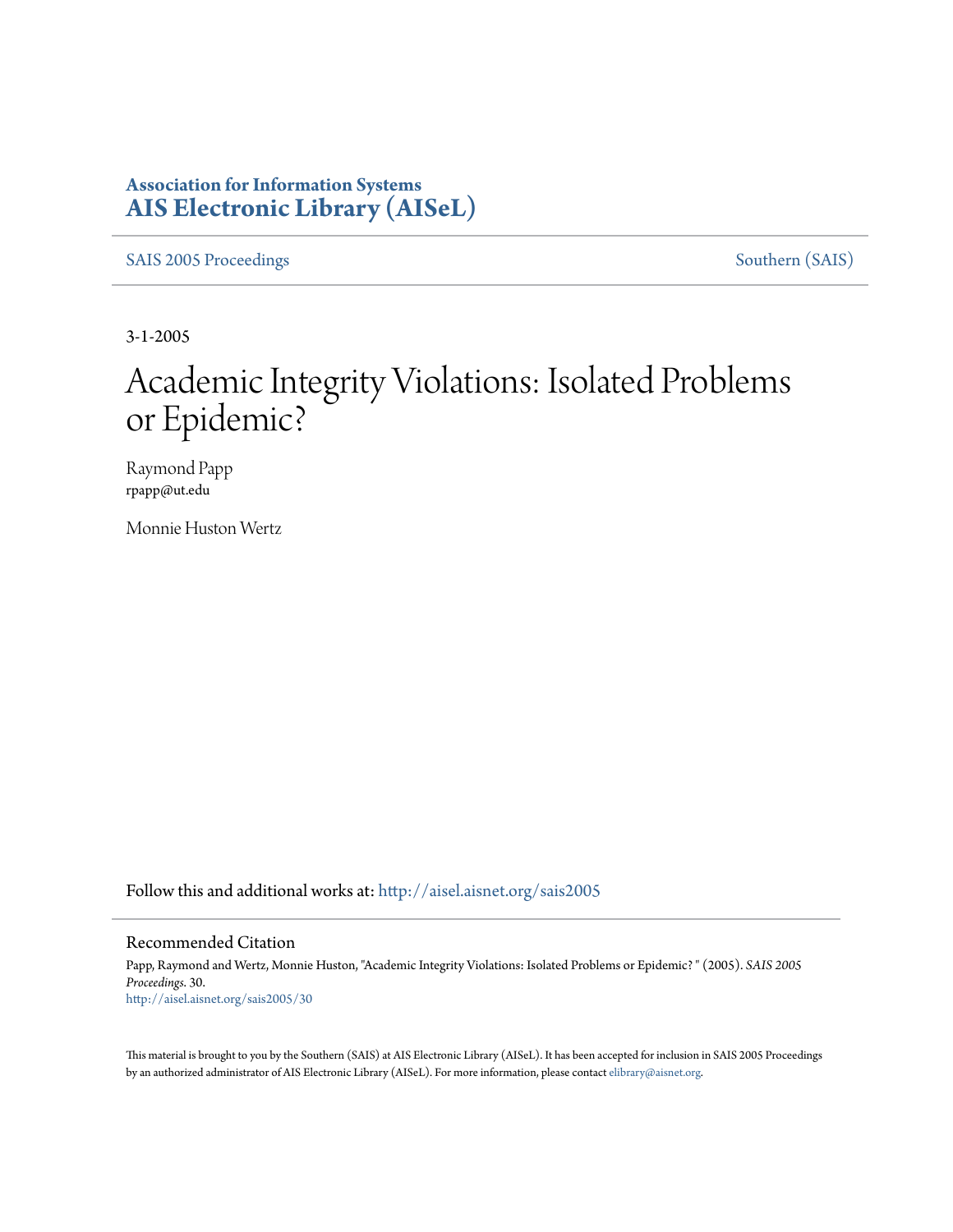## **ACADEMIC INTEGRITY VIOLATIONS: ISOLATED PROBLEM OR EPIDEMIC?**

**Raymond Papp University of Tampa**  rpapp@ut.edu

**Monnie Huston Wertz University of Tampa**  mhwertz@ut.edu

#### **Abstract**

*Academic integrity has been a topic of discussion on college campuses for decades. The fact that academic integrity violations occur is nothing new, however the ways in which it is occurring has, in fact, changed. Students are more tech-savvy and are finding new and "creative" ways to cheat. This paper will explore the student and faculty responses a small private university and compare them to national findings. Finally, implications will be discussed with respect to policy making and cultural change.* 

#### **Introduction**

While not a new problem on college campuses, cheating has reached epidemic proportions in recent times. In 1990 the American Council on Higher Education reported that cheating was increasing and that the trend was expected to continue (Nowell, 1997). Studies throughout the 1990s confirmed this trend, revealing that up to 75 percent of college students had cheated sometime during their college careers, many on a regular basis (Koch, 2000). The rapid growth of computer technologies and their application in education has provided unethical students with new tools for their cheating activities. In 1999, 117 freshman students at the University of Edinburgh were implicated in the largest computer cheating investigation in the United Kingdom. The students were discovered to have used email to exchange test answers during an examination. By using plagiarismdetection software and examining internal email records, university officials verified students had transmitted answers to each other (Wilson, 1999). Northeastern University in Boston recently experienced an incident where 30 engineering students copied computer-based homework assignments from each other. The students were required to complete assignments on assigned computers for an Engineering Physics course. One student would complete the assignment and verify its accuracy. Subsequent students would simply copy the previous student's work into their own file. "Essentially, the 30 accused cheaters had identical questions, answers, and scores" (Hayward, 2000) which had been obtained by exchanging computer files. For each of the well-publicized cases, there are countless others that never reach the press as colleges and universities do not want to publicly acknowledge that the problem exists nor bring negative attention to their institutions. The authors of this paper have both witnessed several academic integrity violations in this academic year alone, yet know that such violations are part of a much larger problem across the nation. This paper will investigate the results of a national survey given to students and faculty at a small private university and how they compare to other schools across the country.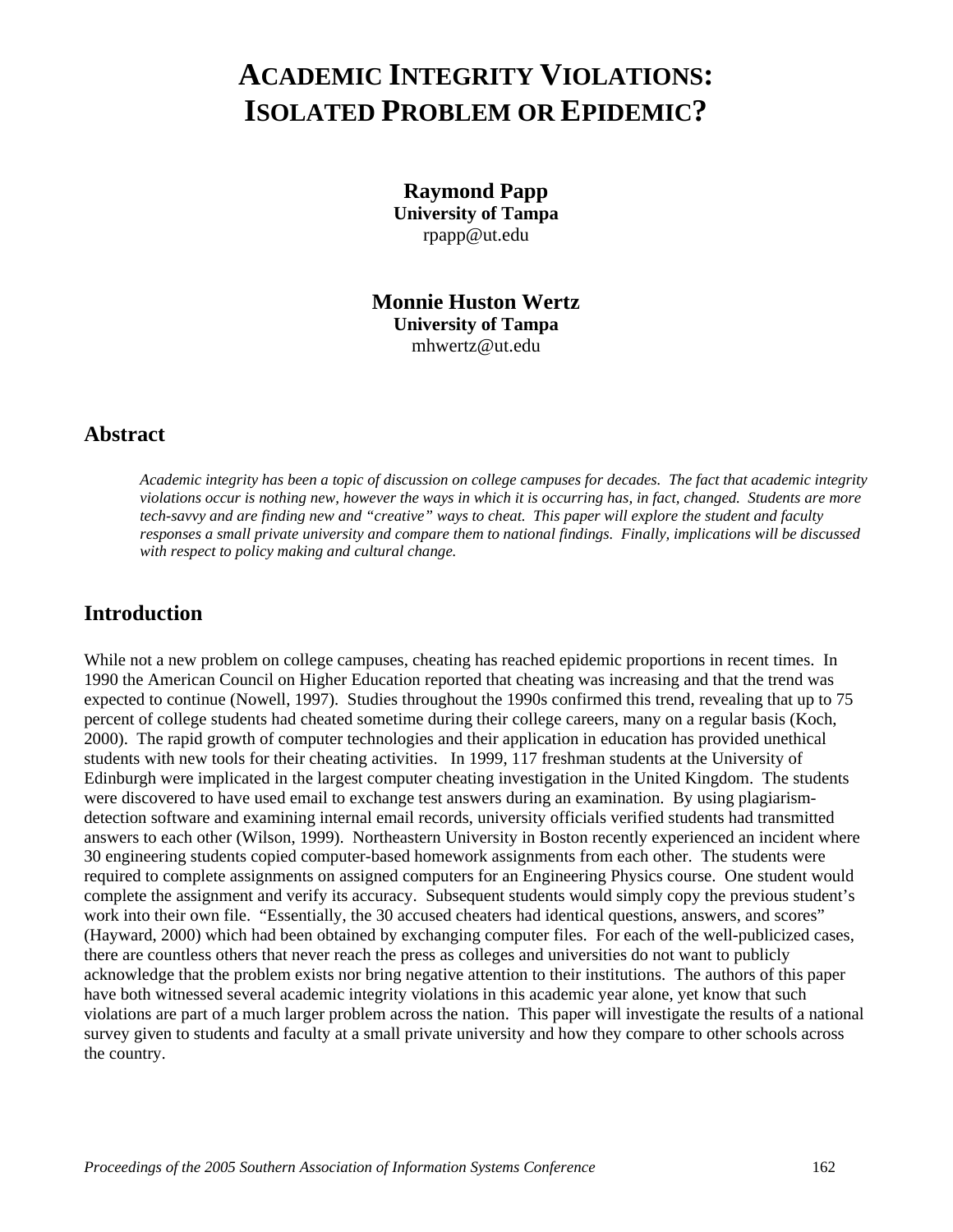### **Methodology**

A survey was administered to students and faculty at a small private university in the Southeast U.S. Approximately 1100 students filled out the student survey and 42 faculty members completed the faculty survey. The response rates were approximately 40% for both groups.

#### **Results**

Since many students claim that they were unaware of the academic integrity policy, a question was addressed to refute this claim. 91% of the students responded that they were in fact aware of the school's academic integrity policy, with only 9% stating that they were not. Students were then asked to rate the academic environment on several factors using a five-point likert scale from "very low" to "very high". Among these were the severity of penalties for cheating, student understanding of the policies concerning cheating, student support of these policies, faculty support of these policies, and the effectiveness of them.

| How would you rate your campus on the following factors:      | Very  |       |        |     | Very |
|---------------------------------------------------------------|-------|-------|--------|-----|------|
|                                                               | Low   |       | Medium |     | High |
| The severity of penalties for cheating?                       | 1%    | 5%    | 22%    | 42% | 30%  |
| Student understanding of campus policies concerning cheating? | 3%    | 14%   | 37%    | 33% | 14%  |
| The faculty's understanding of these policies?                | $0\%$ | $1\%$ | 18%    | 41% | 40%  |
| Student support of these policies?                            | 2%    | 10%   | 47%    | 26% | 16%  |
| Faculty support of these policies?                            | $1\%$ | 1%    | 21%    | 40% | 38%  |
| The effectiveness of these policies?                          | 4%    | 14%   | 30%    | 36% | 17%  |
|                                                               |       |       |        |     |      |

Table 1. Academic Environment: Small Private University

The results indicate that almost two-thirds of the students feel that the current penalties for cheating are severe, yet student support of these policies is less than one-third while faculty support is two-thirds. Slightly more than half of the students find these policies effective. This compares favorably with national results.

| How would you rate your campus on the following factors:      | Very<br>Low |     | Medium |     | Very<br>High |
|---------------------------------------------------------------|-------------|-----|--------|-----|--------------|
| The severity of penalties for cheating?                       | 2%          | 5%  | 27%    | 42% | 21%          |
| Student understanding of campus policies concerning cheating? | 5%          | 17% | 34%    | 31% | 11%          |
| The faculty's understanding of these policies?                | 1%          | 3%  | 18%    | 42% | 35%          |
| Student support of these policies?                            | 3%          | 12% | 41%    | 32% | 9%           |
| Faculty support of these policies?                            | 1%          | 3%  | 20%    | 42% | 32%          |
| The effectiveness of these policies?                          | 5%          | 14% | 36%    | 30% | 11%          |

Table 2. Academic Environment: Nationwide

With respect to the frequency of academic integrity violations and the type of violation, students were asked to assess the frequency that they occur on campus. Table 3 presents the results for our small private university and table 4 illustrates the nationwide response. Interestingly, there is little variation from the nationwide norm, suggesting that the problem occur with equal frequency across the country. What is more disturbing is that students believe plagiarism is occurring in one-third of the cases.

| How frequently do you think the following  |       | Verv   |        |       | Very  |
|--------------------------------------------|-------|--------|--------|-------|-------|
| occur on your campus?                      | Never | Seldom | Seldom | Often | Often |
|                                            |       |        |        |       |       |
| Plagiarism on written assignments          | 3%    | 19%    | 41%    | 30%   | 7%    |
| Inappropriate sharing in group assignments | 1%    | 12%    | 39%    | 36%   | 12%   |
| Cheating during tests/examinations         | $4\%$ | 36%    | 37%    | 18%   | 5%    |
| Falsifying lab data                        | 10%   | 32%    | 41%    | 17%   | 2%    |
| Falsifying research data                   | 9%    | 31%    | 42%    | 15%   | 4%    |

Table 3. Frequency of Violation: Small Private University

*Proceedings of the 2005 Southern Association of Information Systems Conference* 163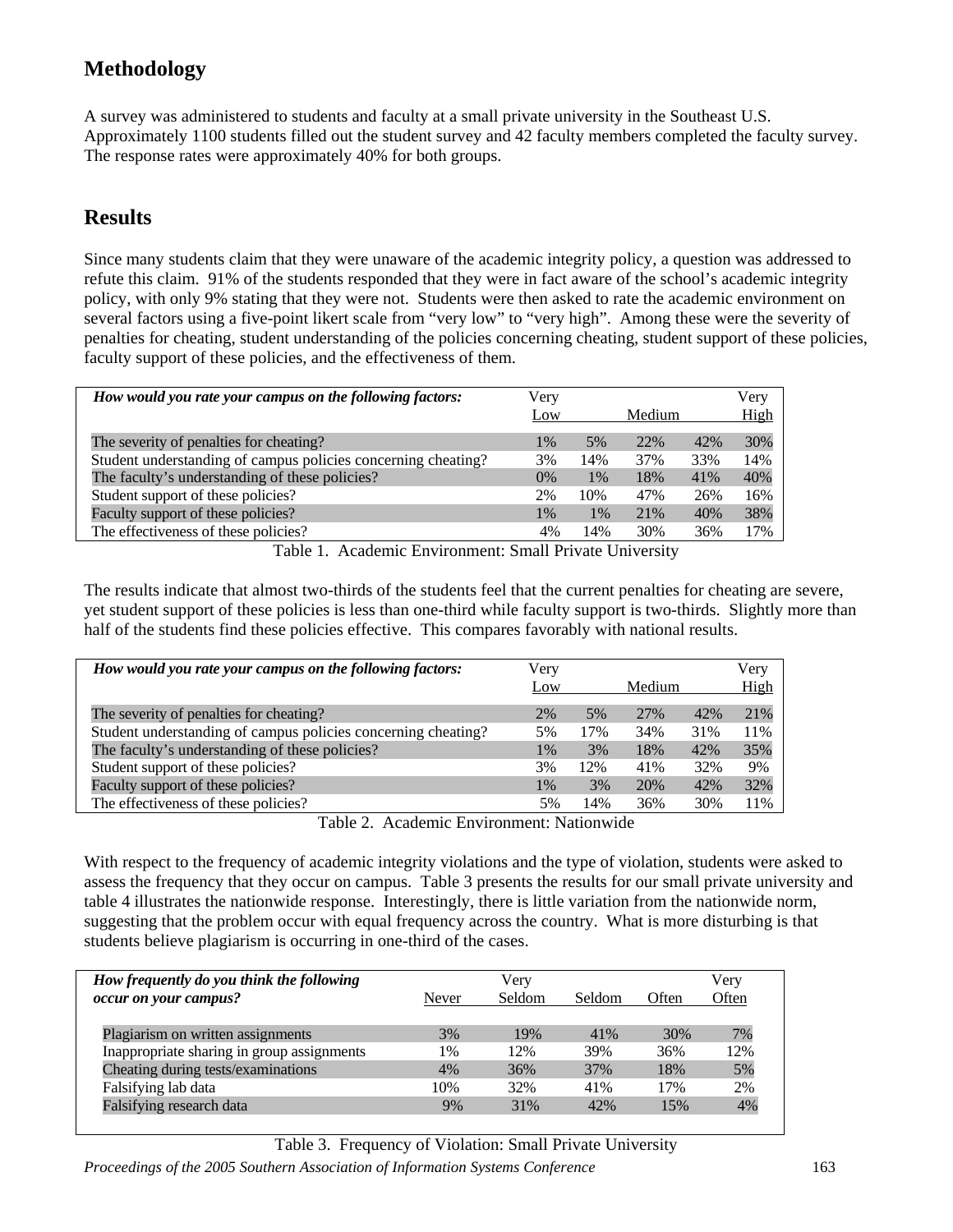| How frequently do you think the following<br>occur on your campus? | Never | Very<br>Seldom | Seldom | Often | Very<br>Often |
|--------------------------------------------------------------------|-------|----------------|--------|-------|---------------|
| Plagiarism on written assignments                                  | 2%    | 18%            | 44%    | 28%   | 9%            |
| Inappropriate sharing in group assignments                         | 1%    | 12%            | 32%    | 37%   | 18%           |
| Cheating during tests/examinations                                 | 4%    | 31%            | 36%    | 20%   | 8%            |
| Falsifying lab data                                                | 5%    | 32%            | 39%    | 18%   | 6%            |
| Falsifying research data                                           | 6%    | 34%            | 40%    | 15%   | 5%            |

Table 4. Frequency of Violation: Nationwide

Students believe that cheating is occurring. Have they suspected it? Have they actually seen it? The data illustrates that some suspect it and have even seen it. What is disturbing is that the vast majority have not reported another student for cheating.

| <b>Small Private University</b>                          | <b>Nationwide Statistics</b>                             |
|----------------------------------------------------------|----------------------------------------------------------|
| In the past year, how often, if ever, have you suspected | In the past year, how often, if ever, have you suspected |
| another student of cheating during a test /exam?         | another student of cheating during a test /exam?         |
| Once - $14\%$                                            | Once - $14\%$                                            |
| A few times - 29%                                        | A few times - 33%                                        |
| Never - 39%                                              | Never - 32%                                              |
| Several times - 10% Many times - 9%                      | Several times - 12% Many times - 9%                      |
| In the past year, how often, if ever, were you sure      | In the past year, how often, if ever, were you sure      |
| another student cheated during a test or exam?           | another student cheated during a test or exam?           |
| Never - 51% Once - 14%                                   | Once - $16\%$ A few times - $21\%$                       |
| A few times - 20%                                        | Never $-50\%$                                            |
| Many times - 8%                                          | Several times - 7%                                       |
| Several times - 7%                                       | Many times - 6%                                          |
| Have you ever reported another student for cheating?     | Have you ever reported another student for cheating?     |
| Yes $-4\%$                                               | Yes $-4\%$                                               |
| $No - 96\%$                                              | $No - 97\%$                                              |
| How likely is it that:                                   | How likely is it that:                                   |
| Very                                                     | Very                                                     |
| Very                                                     | Very                                                     |
| Unlikely                                                 | Unlikely                                                 |
| Unlikely Likely Likely                                   | Unlikely Likely Likely                                   |
| You would report an incident of cheating that you        | You would report an incident of cheating that you        |
| observed?                                                | observed?                                                |
| 33%                                                      | 29%                                                      |
| 16%                                                      | 45%                                                      |
| 6%                                                       | 21%                                                      |
| 46%                                                      | 5%                                                       |
| The typical student at your school would report such     | The typical student at your school would report such     |
| violations?                                              | violations?                                              |
| 28%                                                      | 28%                                                      |
| 59%                                                      | 56%                                                      |
| 12%                                                      | 14%                                                      |
| 1%                                                       | 1%                                                       |
| A student would report a close friend?                   | A student would report a close friend?                   |
| 20%                                                      | 14%                                                      |
| 1%                                                       | 82%                                                      |
| 79%                                                      | 2%                                                       |
| 1%                                                       | 1%                                                       |

Table 5. Witnessed Cheating & Reporting of Violator

Many students acknowledge that cheating is occurring on campus and some have even witnessed it. Yet it has largely gone unreported. Why? Could it be that students themselves are engaging in the same behavior and do not want to report what they too are doing? The results suggest that this might be true.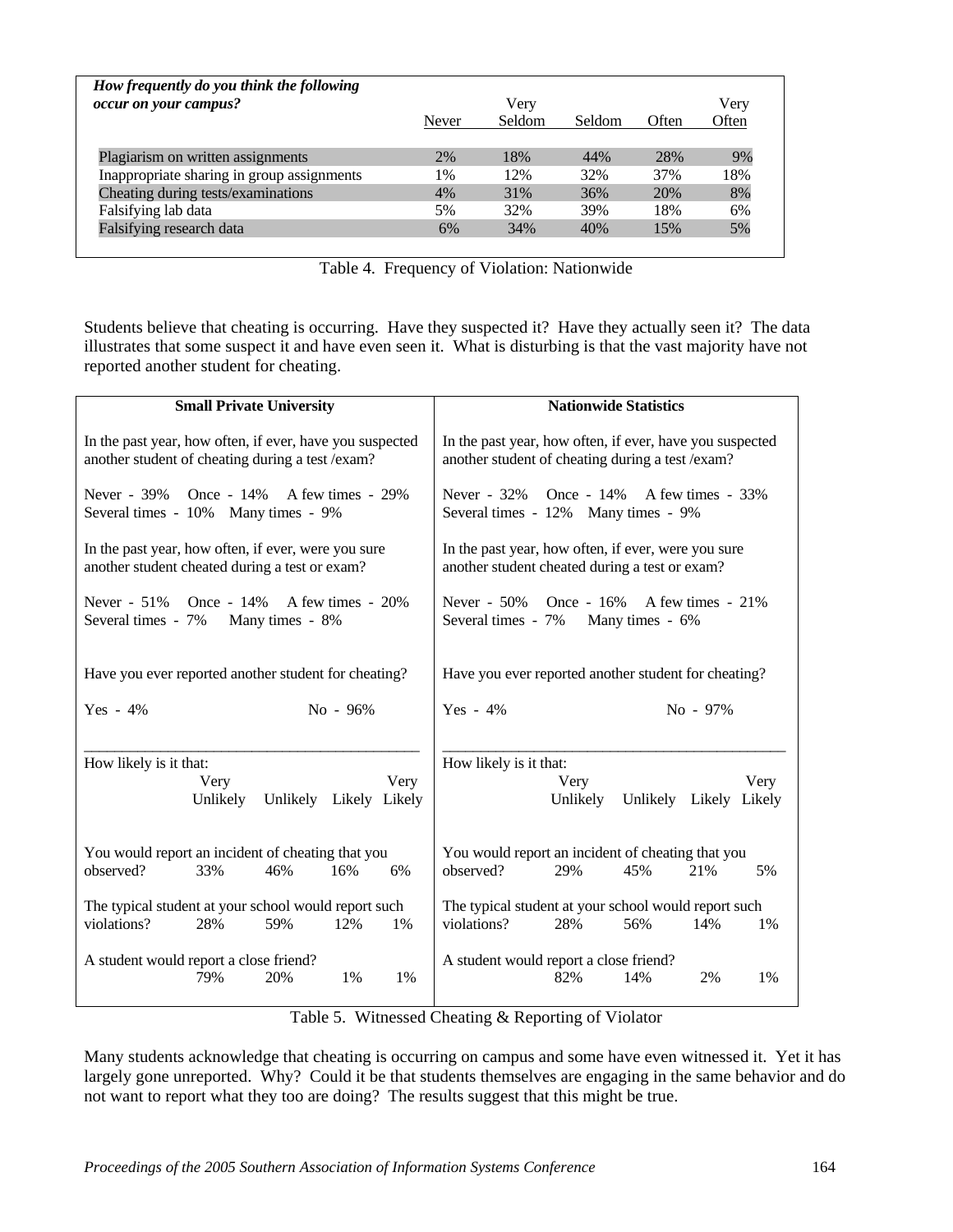The tables below address how students are cheating (and if they have) as well as how serious they consider each of the methods to be. What is particularly interesting is what they perceive to be "serious cheating" and "not cheating" or "trivial cheating". They often make clear distinctions and do not view it as black and white but rather in shades of grey.

**Students have different views on what constitutes cheating and what is acceptable behavior. We would** 

|                                                       | like to ask you some questions about specific behaviors that some students might consider cheating. |                      |     |     |     |                         |                                                                                           |     |  |
|-------------------------------------------------------|-----------------------------------------------------------------------------------------------------|----------------------|-----|-----|-----|-------------------------|-------------------------------------------------------------------------------------------|-----|--|
|                                                       | In the past year, how often<br>have you engaged in any of the<br>following behaviors?               | $1 =$ Never          |     |     |     | of cheating?            | How serious do you<br>consider this form<br>$1 = Not$ cheating<br>$2 = Trivial,$ cheating |     |  |
|                                                       |                                                                                                     | $2 =$ Once           |     |     |     |                         |                                                                                           |     |  |
|                                                       |                                                                                                     | $3 =$ More than once |     |     |     | $3 =$ Moderate cheating |                                                                                           |     |  |
|                                                       |                                                                                                     | $9 = Not applicable$ |     |     |     | $4 =$ Serious cheating  |                                                                                           |     |  |
| Turning in work done by someone else.                 | 86%                                                                                                 | 9%                   | 3%  | 2%  | 10% | 15%                     | 28%                                                                                       | 48% |  |
| Working on an assignment with others when the         |                                                                                                     |                      |     |     |     |                         |                                                                                           |     |  |
| instructor asked for individual work.                 | 53%                                                                                                 | 20%                  | 24% | 4%  | 20% | 42%                     | 29%                                                                                       | 10% |  |
| Receiving unpermitted help on an assignment.          | 70%                                                                                                 | 14%                  | 12% | 4%  | 20% | 40%                     | 30%                                                                                       | 10% |  |
| Writing or providing a paper for another student.     | 89%                                                                                                 | 4%                   | 5%  | 3%  | 10% | 5%                      | 24%                                                                                       | 61% |  |
| Providing a previously graded assignment to           |                                                                                                     |                      |     |     |     |                         |                                                                                           |     |  |
| someone to submit as their own work.                  | 85%                                                                                                 | 11%                  | 4%  | 1%  | 7%  | 12%                     | 25%                                                                                       | 57% |  |
| Sharing an assignment with another student            |                                                                                                     |                      |     |     |     |                         |                                                                                           |     |  |
| so they have an example to work from.                 | 39%                                                                                                 | 20%                  | 41% | 1%  | 45% | 30%                     | 15%                                                                                       | 10% |  |
| Getting Q/A from someone who has taken test           | 63%                                                                                                 | 18%                  | 19% | 1%  | 12% | 24%                     | 31%                                                                                       | 33% |  |
| In a course requiring computer work, copying a        |                                                                                                     |                      |     |     |     |                         |                                                                                           |     |  |
| friend's program rather than doing your own.          | 70%                                                                                                 | 6%                   | 4%  | 20% | 11% | 15%                     | 28%                                                                                       | 46% |  |
| Helping someone else cheat on a test.                 | 84%                                                                                                 | 12%                  | 3%  | 1%  | 8%  | 5%                      | 24%                                                                                       | 63% |  |
| Fabricating or falsifying lab data.                   | 82%                                                                                                 | 1%                   | 1%  | 16% | 10% | 19%                     | 31%                                                                                       | 41% |  |
| Fabricating or falsifying research data.              | 85%                                                                                                 | 5%                   | 1%  | 10% | 10% | 16%                     | 30%                                                                                       | 44% |  |
| Fabricating or falsifying a bibliography.             | 84%                                                                                                 | 5%                   | 7%  | 5%  | 12% | 29%                     | 27%                                                                                       | 33% |  |
| Copying from another student during a test or         |                                                                                                     |                      |     |     |     |                         |                                                                                           |     |  |
| exam without his or her knowing it.                   | 92%                                                                                                 | 3%                   | 4%  | 2%  | 9%  | 3%                      | 18%                                                                                       | 71% |  |
| Copying from another student during a test            |                                                                                                     |                      |     |     |     |                         |                                                                                           |     |  |
| with his or her knowledge.                            | 87%                                                                                                 | 9%                   | 2%  | 3%  | 8%  | 4%                      | 21%                                                                                       | 68% |  |
| Copying a few sentences of material from a            |                                                                                                     |                      |     |     |     |                         |                                                                                           |     |  |
| written source without footnoting them in a paper.    | 58%                                                                                                 | 24%                  | 17% | 1%  | 14% | 35%                     | 29%                                                                                       | 22% |  |
| Turning in a paper obtained in large part from a      |                                                                                                     |                      |     |     |     |                         |                                                                                           |     |  |
| free term paper "mill" or website                     | 91%                                                                                                 | 4%                   | 1%  | 4%  | 11% | 3%                      | 27%                                                                                       | 60% |  |
| Turning in a paper obtained in large part from a      |                                                                                                     |                      |     |     |     |                         |                                                                                           |     |  |
| paper "mill"/website that charged for this info.      | 94%                                                                                                 | 3%                   | 0%  | 4%  | 11% | 4%                      | 21%                                                                                       | 64% |  |
| Copying a few sentences from an Internet source       |                                                                                                     |                      |     |     |     |                         |                                                                                           |     |  |
| without footnoting them in a paper.                   | 62%                                                                                                 | 22%                  | 15% | 1%  | 18% | 28%                     | 28%                                                                                       | 26% |  |
| Using unpermitted crib notes during a test.           | 88%                                                                                                 | 8%                   | 3%  | 1%  | 9%  | 6%                      | 24%                                                                                       | 60% |  |
| Copying material almost word for word from a          |                                                                                                     |                      |     |     |     |                         |                                                                                           |     |  |
| written source and turning it in as your own work.    | 93%                                                                                                 | 3%                   | 3%  | 1%  | 9%  | 6%                      | 22%                                                                                       | 63% |  |
| Altering graded test to try to get additional credit. | 92%                                                                                                 | 4%                   | 0%  | 4%  | 14% | 6%                      | 25%                                                                                       | 54% |  |
| Turning in a paper copied from another student.       | 95%                                                                                                 | 3%                   | 1%  | 1%  | 10% | 11%                     | 23%                                                                                       | 57% |  |
| Using false excuse to obtain extension on due date.   | 83%                                                                                                 | 9%                   | 5%  | 3%  | 21% | 27%                     | 26%                                                                                       | 26% |  |
| Hiding library or course materials.                   | 96%                                                                                                 | 1%                   | 0%  | 4%  | 32% | 23%                     | 15%                                                                                       | 30% |  |
| Damaging library or course materials.                 | 95%                                                                                                 | $0\%$                | 0%  | 5%  | 39% | 15%                     | 18%                                                                                       | 28% |  |
| Cheating on a computer based test.                    | 87%                                                                                                 | 3%                   | 2%  | 8%  | 13% | 7%                      | 27%                                                                                       | 53% |  |
| Using computer technology to cheat on exam.           | 92%                                                                                                 | $0\%$                | 1%  | 7%  | 12% | 7%                      | 22%                                                                                       | 59% |  |
| Cheating on a test in any other way.                  | 77%                                                                                                 | 0%                   | 1%  | 23% | 23% | 5%                      | 13%                                                                                       | 59% |  |
| Cheating on a written assignment in any other way.    | 77%                                                                                                 | $0\%$                | 0%  | 23% | 23% | 3%                      | 20%                                                                                       | 54% |  |

Table 6. Student Views on Cheating: Small Private University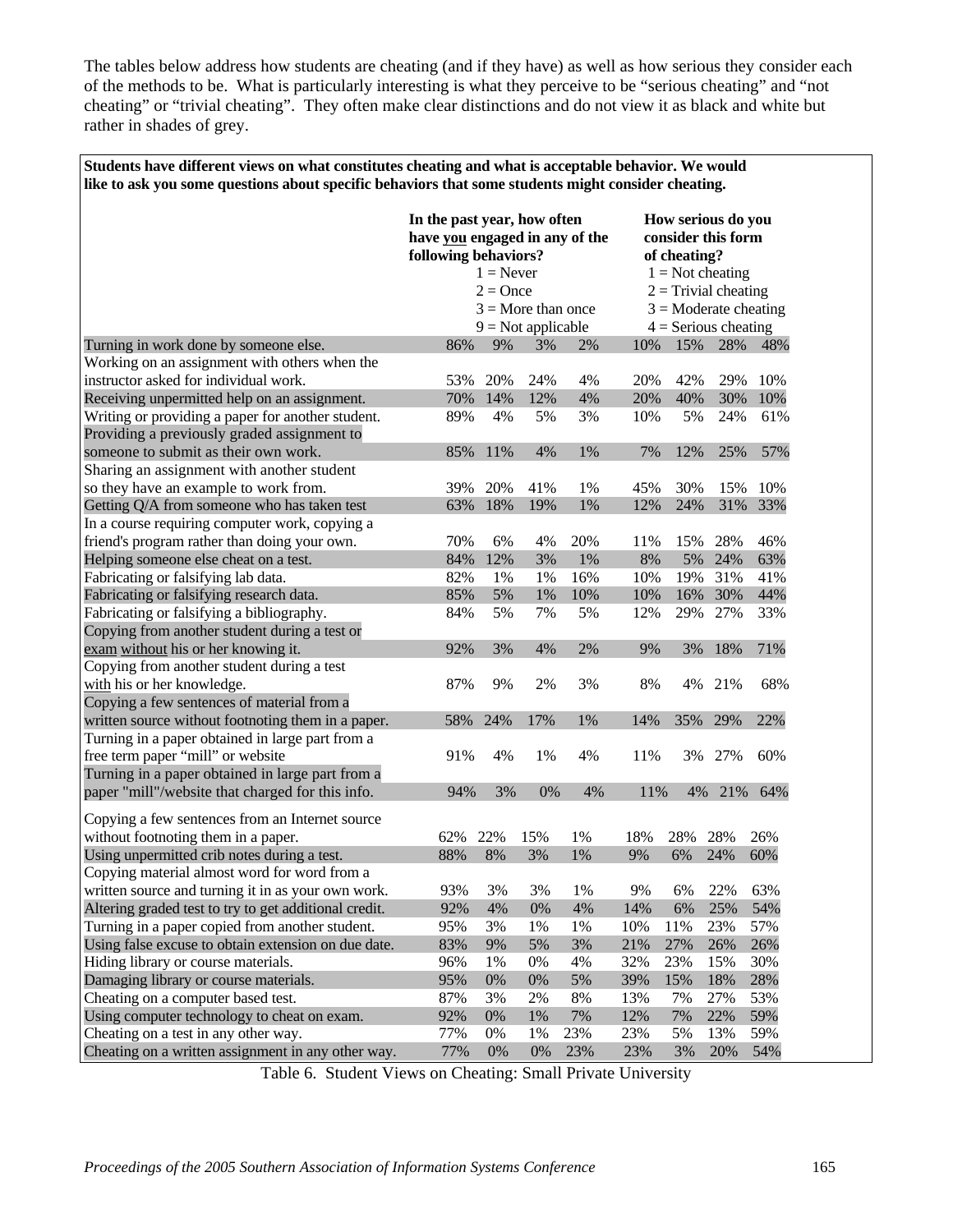**Students have different views on what constitutes cheating and what is acceptable behavior. We would like to ask you some questions about specific behaviors that some students might consider cheating.** 

|                                                       | In the past year, how often<br>following behaviors? | $1 =$ Never<br>$2 =$ Once<br>$3 =$ More than once<br>$9 = Not applicable$ |       | have you engaged in any of the |     | How serious do you<br>consider this form<br>of cheating?<br>$1 = Not$ cheating<br>$2 = Trivial,$<br>$3 =$ Moderate cheating<br>$4 =$ Serious cheating |     |     |
|-------------------------------------------------------|-----------------------------------------------------|---------------------------------------------------------------------------|-------|--------------------------------|-----|-------------------------------------------------------------------------------------------------------------------------------------------------------|-----|-----|
| Turning in work done by someone else.                 | 88%                                                 | 6%                                                                        | 3%    | 2%                             | 7%  | 15%                                                                                                                                                   | 25% | 54% |
| Working on an assignment with others when the         |                                                     |                                                                           |       |                                |     |                                                                                                                                                       |     |     |
| instructor asked for individual work.                 | 59%                                                 | 18%                                                                       | 19%   | 4%                             | 18% | 45%                                                                                                                                                   | 28% | 9%  |
| Receiving unpermitted help on an assignment.          | 72%                                                 | 12%                                                                       | 10%   | 6%                             | 20% | 39%                                                                                                                                                   | 29% | 12% |
| Writing or providing a paper for another student.     | 91%                                                 | 5%                                                                        | 2%    | 2%                             | 6%  | 6%                                                                                                                                                    | 17% | 71% |
| Providing a previously graded assignment to           |                                                     |                                                                           |       |                                |     |                                                                                                                                                       |     |     |
| someone to submit as their own work.                  | 89%                                                 | 6%                                                                        | 4%    | 2%                             | 6%  | 9%                                                                                                                                                    | 25% | 61% |
| Sharing an assignment with another student            |                                                     |                                                                           |       |                                |     |                                                                                                                                                       |     |     |
| so they have an example to work from.                 | 36%                                                 | 23%                                                                       | 40%   | 2%                             | 50% | 30%                                                                                                                                                   | 15% | 5%  |
| Getting Q/A from someone who has taken test           | 63%                                                 | 17%                                                                       | 18%   | 2%                             | 13% | 25%                                                                                                                                                   | 29% | 34% |
| In a course requiring computer work, copying a        |                                                     |                                                                           |       |                                |     |                                                                                                                                                       |     |     |
| friend's program rather than doing your own.          | 64%                                                 | 4%                                                                        | 2%    | 29%                            | 6%  | 11%                                                                                                                                                   | 28% | 54% |
| Helping someone else cheat on a test.                 | 88%                                                 | 6%                                                                        | 4%    | 2%                             | 5%  | 6%                                                                                                                                                    | 16% | 73% |
| Fabricating or falsifying lab data.                   | 67%                                                 | 7%                                                                        | 4%    | 22%                            | 8%  | 20%                                                                                                                                                   | 32% | 40% |
| Fabricating or falsifying research data.              | 73%                                                 | 4%                                                                        | 2%    | 21%                            | 6%  | 13%                                                                                                                                                   | 33% | 48% |
| Fabricating or falsifying a bibliography.             | 79%                                                 | 9%                                                                        | 4%    | 8%                             | 8%  | 25%                                                                                                                                                   | 32% | 35% |
| Copying from another student during a test or         |                                                     |                                                                           |       |                                |     |                                                                                                                                                       |     |     |
| exam without his or her knowing it.                   | 87%                                                 | 7%                                                                        | 4%    | 2%                             | 4%  | 4%                                                                                                                                                    | 12% | 79% |
| Copying from another student during a test            |                                                     |                                                                           |       |                                |     |                                                                                                                                                       |     |     |
| with his or her knowledge.                            | 89%                                                 | 6%                                                                        | 4%    | 2%                             | 5%  | 5%                                                                                                                                                    | 13% | 77% |
| Copying a few sentences of material from a            |                                                     |                                                                           |       |                                |     |                                                                                                                                                       |     |     |
| written source without footnoting them in a paper.    | 58%                                                 | 20%                                                                       | 18%   | 3%                             | 11% | 34%                                                                                                                                                   | 34% | 21% |
| Turning in a paper obtained in large part from a      |                                                     |                                                                           |       |                                |     |                                                                                                                                                       |     |     |
| free term paper "mill" or website                     | 92%                                                 | 3%                                                                        | 2%    | 4%                             | 6%  | 7%                                                                                                                                                    | 20% | 67% |
| Turning in a paper obtained in large part from a      |                                                     |                                                                           |       |                                |     |                                                                                                                                                       |     |     |
| paper "mill"/website that charged for this info.      | 94%                                                 | 1%                                                                        | 1%    | 5%                             | 6%  | 6%                                                                                                                                                    | 20% | 69% |
| Copying a few sentences from an Internet source       |                                                     |                                                                           |       |                                |     |                                                                                                                                                       |     |     |
| without footnoting them in a paper.                   | 61%                                                 | 20%                                                                       | 16%   | 3%                             | 11% | 33%                                                                                                                                                   | 32% | 24% |
| Using unpermitted crib notes during a test.           | 89%                                                 | 5%                                                                        | 3%    | 2%                             | 5%  | 7%                                                                                                                                                    | 19% | 69% |
| Copying material almost word for word from a          |                                                     |                                                                           |       |                                |     |                                                                                                                                                       |     |     |
| written source and turning it in as your own work.    | 89%                                                 | 6%                                                                        | 3%    | 2%                             | 5%  | 6%                                                                                                                                                    | 17% | 72% |
| Altering graded test to try to get additional credit. | 93%                                                 | 2%                                                                        | 1%    | 4%                             | 8%  | 7%                                                                                                                                                    | 18% | 68% |
| Turning in a paper copied from another student.       | 91%                                                 | 5%                                                                        | 2%    | 3%                             | 5%  | 8%                                                                                                                                                    | 29% | 58% |
| Using false excuse to obtain extension on due date.   | 81%                                                 | 11%                                                                       | 6%    | 2%                             | 15% | 27%                                                                                                                                                   | 30% | 27% |
| Hiding library or course materials.                   | 91%                                                 | 2%                                                                        | 1%    | 6%                             | 26% | 20%                                                                                                                                                   | 25% | 29% |
| Damaging library or course materials.                 | 93%                                                 | 1%                                                                        | $1\%$ | 6%                             | 33% | 14%                                                                                                                                                   | 20% | 33% |
| Cheating on a test in any other way.                  | 76%                                                 | 2%                                                                        | 2%    | 20%                            | 18% | 9%                                                                                                                                                    | 15% | 58% |
| Cheating on a written assignment in any other way.    | 76%                                                 | 2%                                                                        | 2%    | 20%                            | 18% | 12%                                                                                                                                                   | 17% | 53% |
|                                                       |                                                     |                                                                           |       |                                |     |                                                                                                                                                       |     |     |

Table 7. Student Views on Cheating: Nationwide

When asked about the cheating, student had specific views about the extent to which cheating occurs, the academic process, the difficulty and amount of coursework and assessments as learning tools.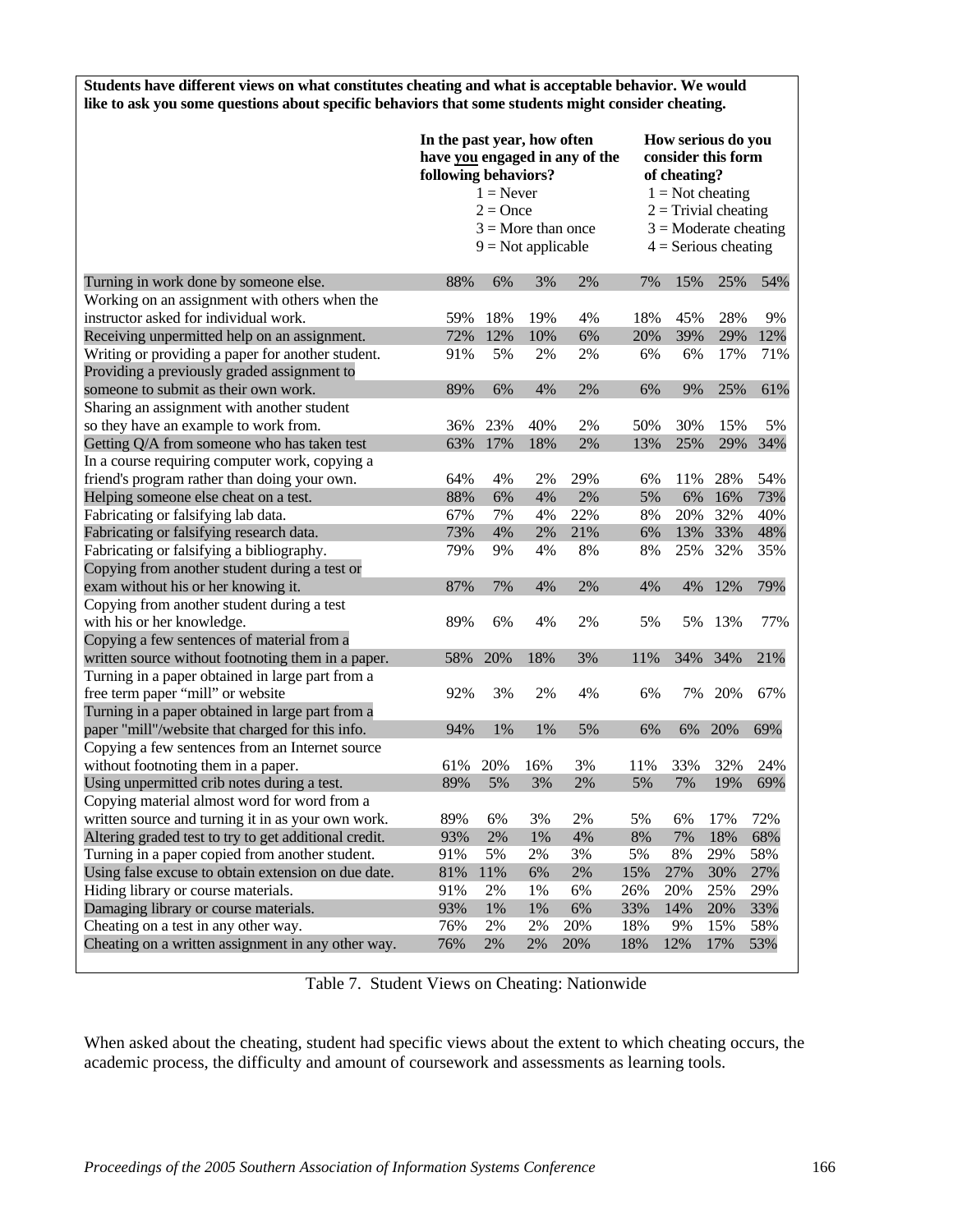| How strongly do you agree with the following statements?                                     |                          |                       |     |     |     |
|----------------------------------------------------------------------------------------------|--------------------------|-----------------------|-----|-----|-----|
|                                                                                              | <b>Disagree strongly</b> | <b>Agree strongly</b> |     |     |     |
| Cheating is a serious problem here.                                                          | 12%                      | 36%                   | 37% | 11% | 4%  |
| Our academic honor process is fair and impartial.<br>Students should be held responsible for | 4%                       | 12%                   | 50% | 29% | 6%  |
| monitoring the academic integrity of other students.                                         | 22%                      | 37%                   | 20% | 20% | 1%  |
| Faculty change exams/assignments on a regular basis.                                         | 6%                       | 10%                   | 24% | 45% | 16% |
| The amount of course work is reasonable.                                                     | 3%                       | 14%                   | 7%  | 65% | 12% |
| Difficulty of exams/assignments is appropriate.                                              | 3%                       | 9%                    | 10% | 65% | 12% |
| Assessments used in my courses are effective.                                                | 3%                       | 8%                    | 14% | 64% | 11% |
| Assessment used in my courses help me learn concepts.                                        | 1%                       | 11%                   | 13% | 61% | 14% |

Table 8. Student Views on Cheating: Small Private Universtiy

|                                                        | <b>Disagree strongly</b> |     |     | <b>Agree strongly</b> |     |  |
|--------------------------------------------------------|--------------------------|-----|-----|-----------------------|-----|--|
| Cheating is a serious problem here.                    | 9%                       | 31% | 43% | 13%                   | 4%  |  |
| Our academic honor process is fair and impartial.      | 4%                       | 8%  | 53% | 30%                   | 6%  |  |
| Students should be held responsible for                |                          |     |     |                       |     |  |
| monitoring the academic integrity of other students.   | 19%                      | 31% | 22% | 23%                   | 5%  |  |
| *Faculty change exams/assignments on a regular basis.  | 3%                       | 13% | 21% | 47%                   | 16% |  |
| *The amount of course work is reasonable.              | 4%                       | 15% | 8%  | 61%                   | 13% |  |
| *Difficulty of exams/assignments is appropriate.       | 3%                       | 13% | 9%  | 62%                   | 14% |  |
| *Assessments used in my courses are effective.         | 5%                       | 17% | 13% | 56%                   | 9%  |  |
| *Assessment used in my courses help me learn concepts. | 4%                       | 15% | 15% | 57%                   | 9%  |  |

Table 9. Student Views on Cheating: Nationwide

Students have many reasons for cheating. Some of the rationales are downright scary but in the culture that these students have grown up with, probably understandable. Many shed light on the problem and some of the reasons for cheating are telling.

feel that it is not worth the effort to cheat due to the fact that there is so much at risk.

on take home exam, i worked with a class mate, my rationale was that i did not have adaquate time for the volume of work necessary, given that it was finals week and all...

people will sometimes do anything to get the grade they want or think they deserve

Teacher had no clue what she was doing and could not explain how to do the assignment so I had to ask for a friend to help me out.

the definition of cheating varies amongst teachers and students

The pressure of receiving a high grade and being top in the class. Or, i know all of the other information except one thing, so i need a little help from a classmate.

Tim etime time. cannot always be prepared for the unexpected. and when it happens some professors aren't understanding

To have little hints that allow the test to be done quickly

To pass at all cost because repeating a course costs money.

Too much stress and work to figure out how to do the work, laziness, thinking it doesn't matter because it is just information.

Unfair Professor and tough exams...

Using past projects as a model for mine. This is to have a guide and a perception of what the teacher looked for on it.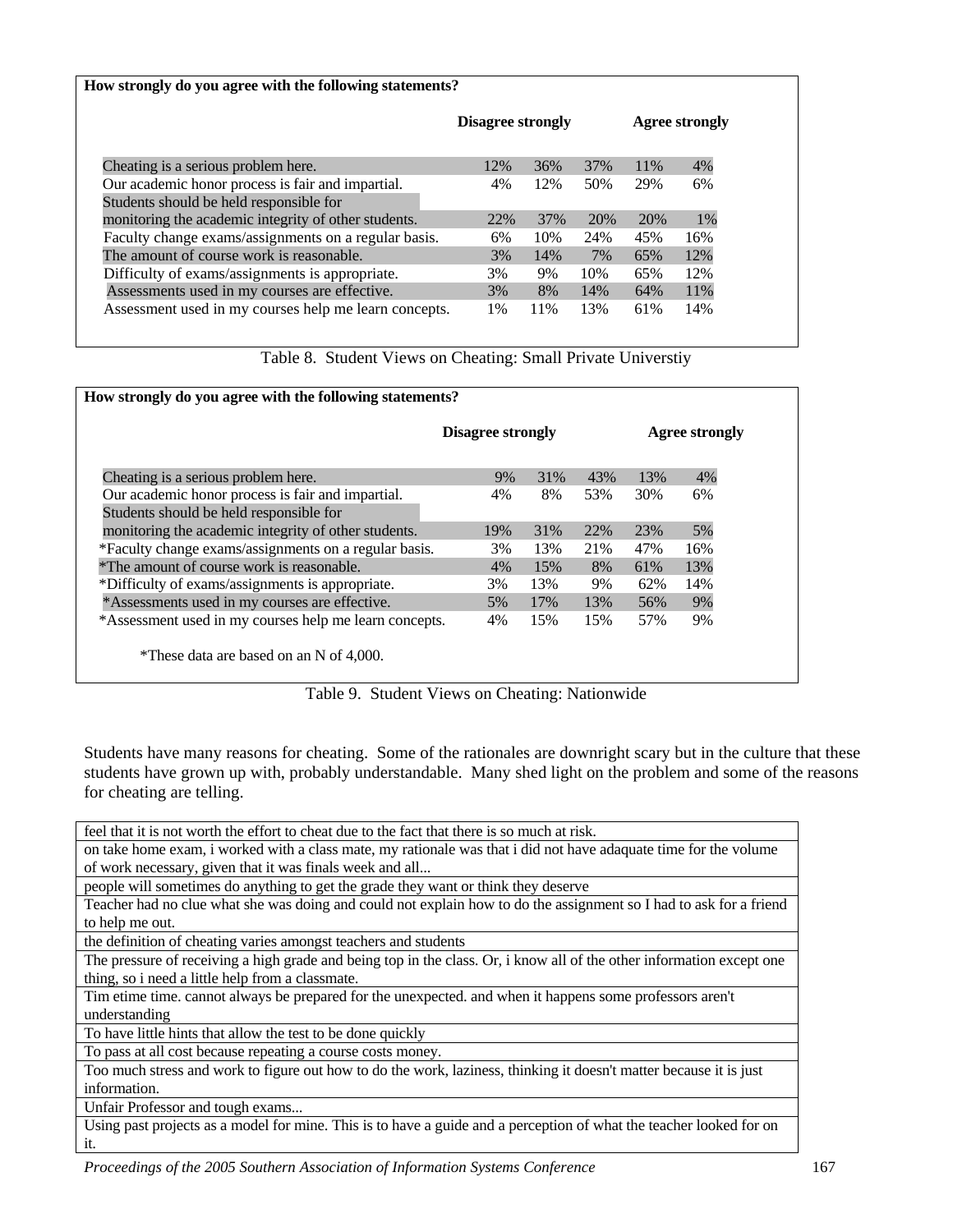want to make sure i am right

when do we use most of the stuff that college makes us take again in the real world? Oh thats right, next to none. But hey, if I was a college trying to make money I would make it mandatory for students with a major in the computer field to waste their time in an arts class for the money too.

When I was 18 and a Freshman in college (many years ago) I traded doing my best friend's take home exam in Religion in exchange for her cleaning my dorm room and doing my laundry.

When you dont study for a test, feel really insecure about your ability to pass on your own or have a grade that depends on how well you do, cheating is an easy way to do good.

would have been a really hard test and needed to get a good grade on it for lab data, if some of the data was wrong or you missed some of it you take someone else's data so that you can finish the report

yes, hard test thought it would help me out.

Table 10. Rationales for Cheating: Small Private University

Some of the student comments concerning cheating are humorous and some are insightful. What is clear is that some students clearly see academic integrity violation as a problem while others are not concerned.

Cheating is rampant on the campus. Almost all students cheat, and with some professors it isn't even a big deal. Some professors even encouage it by letting a few students in the class write an exam that the other students must complete.

cheating should not be looked at as dishonest but rather lazy, cheating is what academia is based on, but the necessity is to teach that academia is the search for truth while sifting through the absorbanent amount of shit that is out there to find the truth

how about giving my back some money for the class time i lost that i could have used to be learning instead of taking this test?

I am not very active in student life on campus and I am not certain of any cheating that goes on, furthermore, I find the habit of professors teaching students to do as they're told and spit up what they have "learned" to swallow, ridiculous. A professor who inspires students to learn more about a topic, for the sheer pleasure of learning is a talented professor. People cheat because school is rarely about learning and more about succeeding!

I have known one person to pass someone's elses work as there own. When another student brought it to the attention of falculty members who would handle the situation. They acknowledge the student might have but would not do anything to that student. If it was someone else, he/she would have gotten in serious trouble. The staff needs to stop showing favortism especially in the case I am referring to. This is why I do not say anything. If the proper authorities do not care, why should I

I really don't think it's a serious issue. Instructor should not be concerned about it. THe few students who actually do cheat will eventually suffer in some wway in the future.

i think this test is stupid, and much too long. it's a waste of class time.

If a student can cheat and get away with it, then more power to them, collge is hard enough and when you cheat there is guilt...that is enough to deal with. If they hit rock bottom that hard to cheat and they know the consequences then let them.

I'm not sure that you will ever stop cheating. Making it impossible to cheat and changing exams is a good way to help prevent it. Professors also should be understanding of the hectic schedules that occur at the end of the semester and maybe renogotiate the deal with the student to lessen the liklihood of cheating.

It probably happens more than I realize. I am a junior, so hopefully by now everyone my age level has seen the consequences of cheating. Hopefully they have outgrown cheating.

It's wrong, but at the same time everyone has done it in some form or another throughout their life. Our society excepts lies and bullshit. It's the world we live in. It's wrong and something needs to be done about it

Need to be more aware of this and take immediate action right away and not see students get away with it.

Policies that are never enforced are useless. Why write and develop new or updated policies when current ones are nor enforced.

prof.'s seem particularly oblivous to the rampant Plagiarism conducted at ut. i wonder if they just turn a blind eye to it, rather than flunking a student...

Real cheating, such as getting all answers or major test cheating or paper cheating should be dealt with seriously, but I am oblivious to anything ever happening, so I don't know much about cheating.

some students cheat because they are lazy, or just stupid, but people who are threatend with being kicked out of school because of scholorships feel a great deal more pressue to cheat

Students should know that it only cheats them

Table 11. Student Comments: Small Private University